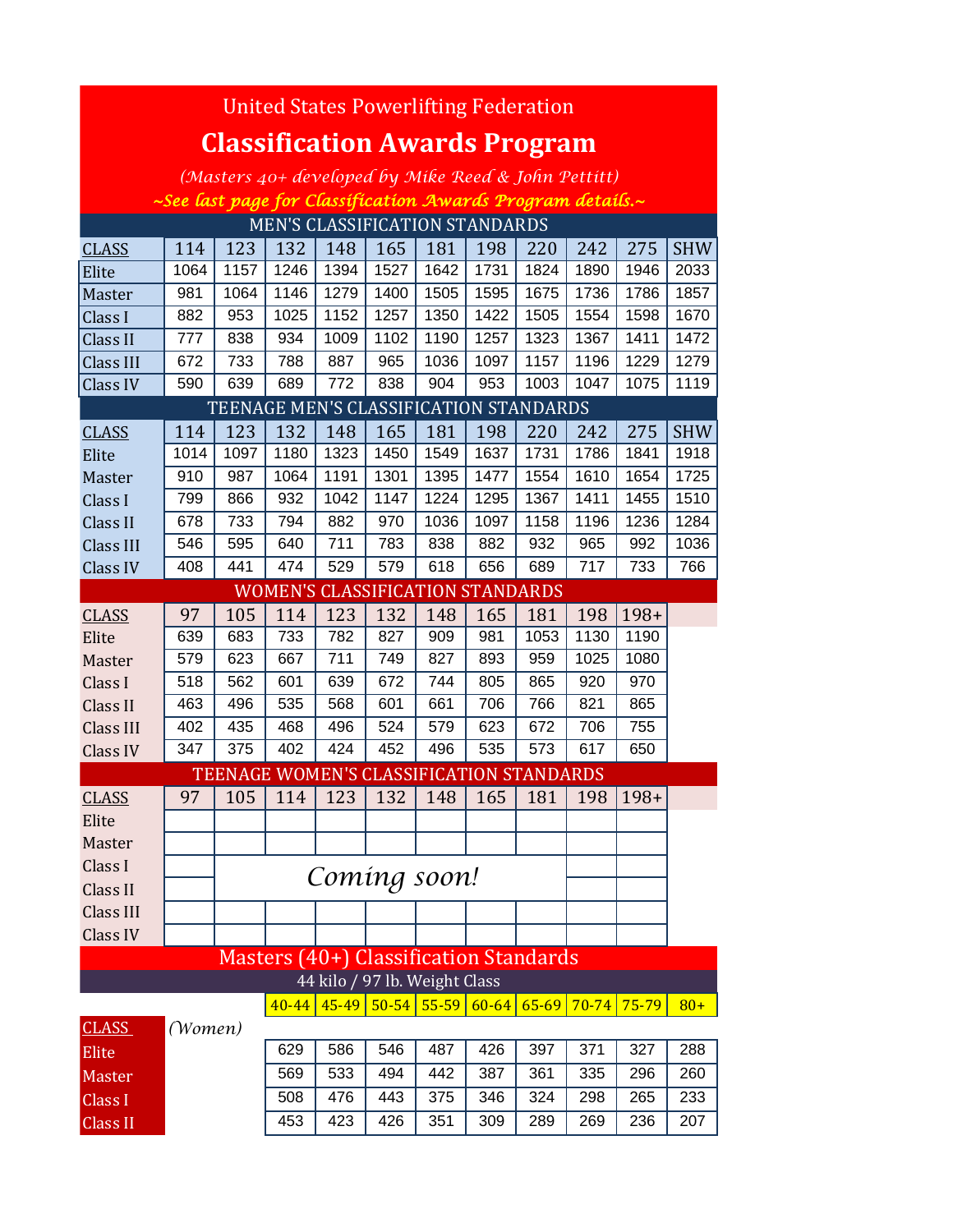| <b>Class III</b> |         | 396       | 369   | 343       | 306                            | 270       | 250       | 230       | 204             | 181   |
|------------------|---------|-----------|-------|-----------|--------------------------------|-----------|-----------|-----------|-----------------|-------|
| <b>Class IV</b>  |         | 324       | 319   | 295       |                                | 233       | 217       | 201       | 179             |       |
|                  |         |           |       |           | 48 kilo / 105 lb. Weight Class |           |           |           |                 |       |
|                  |         | $40 - 44$ | 45-49 |           | $50 - 54$ 55-59                | $60 - 64$ | $65 - 69$ | $70 - 74$ | 75-79           | $80+$ |
| <b>CLASS</b>     | (Women) |           |       |           |                                |           |           |           |                 |       |
| Elite            |         | 672       | 626   | 583       | 520                            | 456       | 424       | 396       | 350             | 307   |
| Master           |         | 612       | 573   | 531       | 476                            | 417       | 388       | 360       | 318             | 280   |
| Class I          |         | 551       | 516   | 481       | 407                            | 375       | 351       | 323       | 288             | 252   |
| <b>Class II</b>  |         | 486       | 453   | 457       | 376                            | 331       | 310       | 288       | 253             | 222   |
| <b>Class III</b> |         | 428       | 399   | 371       | 331                            | 292       | 271       | 249       | 221             | 196   |
| <b>Class IV</b>  |         | 350       | 343   | 319       |                                | 252       | 235       | 217       | 194             |       |
|                  |         |           |       |           | 52 kilo / 114 lb. Weight Class |           |           |           |                 |       |
|                  |         | $40 - 44$ | 45-49 | $50 - 54$ | 55-59                          | $60 - 64$ | 65-69     | $70 - 74$ | $75 - 79$       | $80+$ |
| <b>CLASS</b>     | (Men)   |           |       |           |                                |           |           |           |                 |       |
| Elite            |         | 1047      | 975   | 909       | 810                            | 710       | 661       | 617       | 545             | 479   |
| Master           |         | 964       | 903   | 837       | 749                            | 655       | 611       | 567       | 501             | 440   |
| Class I          |         | 865       | 810   | 755       | 639                            | 589       | 551       | 507       | 451             | 396   |
| Class II         |         | 760       | 710   | 666       | 589                            | 518       | 485       | 451       | 396             | 347   |
| Class III        |         | 661       | 617   | 573       | 512                            | 451       | 418       | 385       | 341             | 303   |
| Class IV         |         | 551       | 540   | 501       | 451                            | 396       | 369       | 341       | 305             | 264   |
| <b>CLASS</b>     | (Women) |           |       |           |                                |           |           |           |                 |       |
| Elite            |         | 721       | 672   | 623       | 558                            | 490       | 455       | 425       | 375             | 330   |
| Master           |         | 656       | 587   | 567       | 510                            | 446       | 416       | 387       | 341             | 299   |
| Class I          |         | 590       | 552   | 517       | 435                            | 401       | 376       | 346       | 307             | 270   |
| <b>Class II</b>  |         | 525       | 489   | 460       | 406                            | 357       | 334       | 310       | 273             | 239   |
| <b>Class III</b> |         | 461       | 405   | 398       | 357                            | 314       | 291       | 268       | 238             | 211   |
| Class IV         |         | 375       | 368   | 342       |                                | 270       | 251       | 232       | 208             |       |
|                  |         |           |       |           | 56 kilo / 123 lb. Weight Class |           |           |           |                 |       |
|                  |         | $40 - 44$ | 45-49 | $50 - 54$ | $55 - 59$                      | $60 - 64$ | $65 - 69$ | $70 - 74$ | $75 - 79$       | $80+$ |
| <b>CLASS</b>     | (Men)   |           |       |           |                                |           |           |           |                 |       |
| Elite            |         | 1140      | 1058  | 992       | 881                            | 777       | 722       | 672       | 595             | 523   |
| Master           |         | 1047      | 981   | 909       | 826                            | 710       | 666       | 617       | 545             | 479   |
| Class I          |         | 936       | 870   | 815       | 738                            | 639       | 595       | 551       | 490             | 429   |
| Class II         |         | 821       | 771   | 716       | 655                            | 573       | 523       | 485       | 429             | 380   |
| Class III        |         | 722       | 672   | 628       | 567                            | 490       | 457       | 424       | 374             | 330   |
| Class IV         |         | 628       | 584   | 545       | 496                            | 424       | 396       | 369       | 325             | 286   |
| <b>CLASS</b>     | (Women) |           |       |           |                                |           |           |           |                 |       |
| Elite            |         | 770       | 715   | 671       | 595                            | 526       | 488       | 454       | 402             | 353   |
| <b>Master</b>    |         | 700       | 656   | 607       | 552                            | 475       | 445       | 412       | 364             | 320   |
| Class I          |         | 628       | 583   | 546       | 495                            | 429       | 399       | 369       | 328             | 288   |
| Class II         |         | 557       | 523   | 485       | 444                            | 385       | 354       | 329       | 289             | 257   |
| <b>Class III</b> |         | 489       | 455   | 425       | 397                            | 331       | 309       | 287       | 253             | 223   |
| <b>Class IV</b>  |         | 417       | 388   | 362       |                                | 282       | 263       | 245       | 216             |       |
|                  |         |           |       |           | 60 kilo / 132 lb. Weight Class |           |           |           |                 |       |
|                  |         | $40 - 44$ | 45-49 | $50 - 54$ | $55-59$                        | $60 - 64$ | $65 - 69$ |           | $70 - 74$ 75-79 | $80+$ |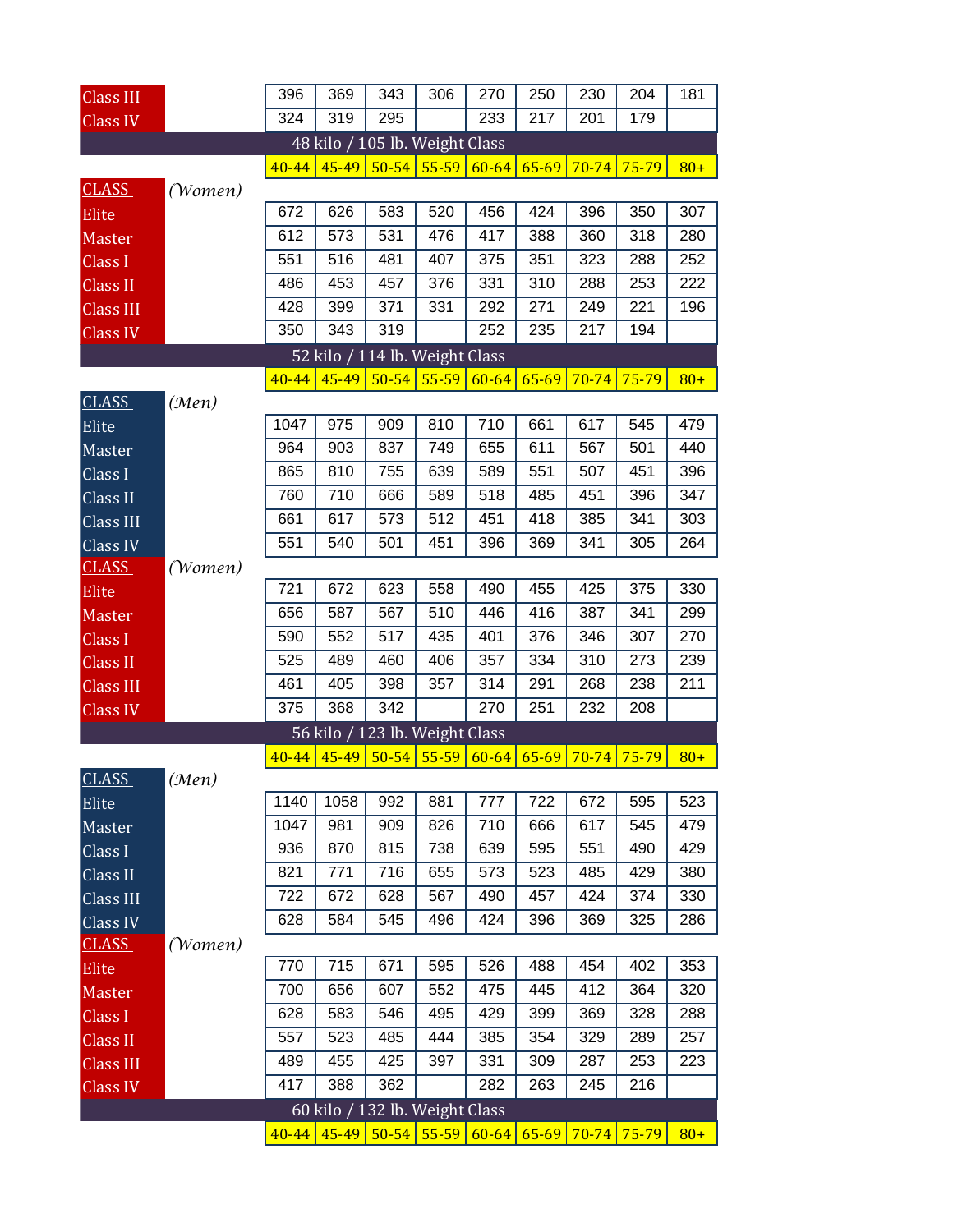| <b>CLASS</b>                 | (Men)   |            |            |                                  |            |            |            |            |            |            |
|------------------------------|---------|------------|------------|----------------------------------|------------|------------|------------|------------|------------|------------|
| Elite                        |         | 1229       | 1146       | 1063                             | 947        | 832        | 777        | 722        | 639        | 562        |
| Master                       |         | 1129       | 1052       | 981                              | 887        | 766        | 716        | 661        | 589        | 512        |
| Class I                      |         | 1010       | 942        | 876                              | 793        | 688        | 639        | 595        | 523        | 462        |
| Class II                     |         | 887        | 832        | 771                              | 699        | 606        | 562        | 523        | 462        | 407        |
| Class III                    |         | 771        | 722        | 672                              | 632        | 529        | 490        | 457        | 402        | 352        |
| Class IV                     |         | 677        | 633        | 589                              | 534        | 479        | 429        | 396        | 352        | 308        |
| <b>CLASS</b>                 | (Women) |            |            |                                  |            |            |            |            |            |            |
| Elite                        |         | 815        | 761        | 705                              | 629        | 553        | 516        | 479        | 424        | 373        |
| <b>Master</b>                |         | 738        | 688        | 641                              | 580        | 500        | 468        | 432        | 403        | 335        |
| Class I                      |         | 662        | 618        | 575                              | 520        | 451        | 419        | 390        | 343        | 303        |
| <b>Class II</b>              |         | 571        | 535        | 496                              | 450        | 404        | 362        | 337        | 304        | 262        |
| <b>Class III</b>             |         | 512        | 481        | 447                              | 420        | 352        | 326        | 304        | 267        | 234        |
| <b>Class IV</b>              |         | 444        | 415        | 386                              |            | 315        | 282        | 260        | 231        |            |
|                              |         |            |            | 67.5 kilo / 148 lb. Weight Class |            |            |            |            |            |            |
|                              |         | $40 - 44$  | 45-49      | $50 - 54$                        | $55 - 59$  | $60 - 64$  | $65 - 69$  | $70 - 74$  | 75-79      | $80+$      |
| <b>CLASS</b>                 | (Men)   |            |            |                                  |            |            |            |            |            |            |
| Elite                        |         | 1372       | 1284       | 1195                             | 1063       | 936        | 870        | 810        | 716        | 628        |
| Master                       |         | 1267       | 1173       | 1096                             | 975        | 859        | 799        | 738        | 655        | 573        |
| Class I                      |         | 1135       | 1058       | 986                              | 876        | 771        | 716        | 666        | 589        | 518        |
| Class II                     |         | 992        | 925        | 865                              | 771        | 677        | 628        | 584        | 518        | 451        |
| Class III                    |         | 870        | 815        | 760                              | 677        | 595        | 556        | 512        | 457        | 396        |
| Class IV                     |         | 760        | 710        | 661                              | 589        | 518        | 479        | 446        | 396        | 347        |
| <b>CLASS</b>                 | (Women) |            |            |                                  |            |            |            |            |            |            |
| Elite                        |         | 894        | 837        | 779                              | 694        | 610        | 567        | 528        | 467        | 410        |
| Master                       |         | 820        | 758        | 709                              | 631        | 556        | 517        | 477        | 423        | 370        |
| Class I                      |         | 733        | 683        | 637                              | 565        | 498        | 463        | 430        | 380        | 335        |
| <b>Class II</b>              |         | 650        | 606        | 566                              | 505        | 444        | 411        | 383        | 339        | 295        |
| <b>Class III</b>             |         | 568        | 532        | 496                              | 442        | 389        | 363        | 334        | 299        | 258        |
| <b>Class IV</b>              |         | 488        | 456        | 425                              |            | 333        | 308        | 287        | 254        |            |
|                              |         |            |            | 75 kilo / 165 lb. Weight Class   |            |            |            |            |            |            |
|                              |         | $40 - 44$  |            | 45-49 50-54 55-59                |            | $60 - 64$  | $65 - 69$  | $70 - 74$  | 75-79      | $80+$      |
| <b>CLASS</b>                 | (Men)   |            |            |                                  |            |            |            |            |            |            |
| Elite                        |         | 1504       | 1405       | 1306                             | 1162       | 1025       | 953        | 887        | 782        | 688        |
| Master                       |         | 1377       | 1289       | 1201                             | 1069       | 936        | 876        | 810        | 716        | 628        |
| Class I                      |         | 1234       | 1157       | 1074                             | 959        | 843        | 782        | 727        | 644        | 567        |
| Class II                     |         | 1085       | 1014       | 942                              | 837        | 738        | 688        | 639        | 567        | 496        |
| Class III                    |         | 947        | 887        | 826                              | 733        | 644        | 600        | 556        | 496        | 435        |
| Class IV                     |         | 821        | 771        | 716                              | 639        | 562        | 523        | 485        | 429        | 374        |
| <b>CLASS</b>                 | (Women) |            |            |                                  |            |            |            |            |            |            |
| Elite                        |         | 966        | 903        | 836                              | 747        | 659        | 612        | 570        | 502        | 442        |
| Master                       |         | 879        | 822        | 766                              | 683        | 597        | 559        | 517        | 456        | 399        |
|                              |         |            |            |                                  |            |            |            |            |            |            |
| Class I                      |         | 791        | 741        | 687                              | 614        | 540        | 501        | 465        | 412        | 363        |
| <b>Class II</b><br>Class III |         | 695<br>611 | 650<br>573 | 604<br>533                       | 537<br>473 | 474<br>416 | 441<br>388 | 409<br>359 | 364<br>320 | 318<br>281 |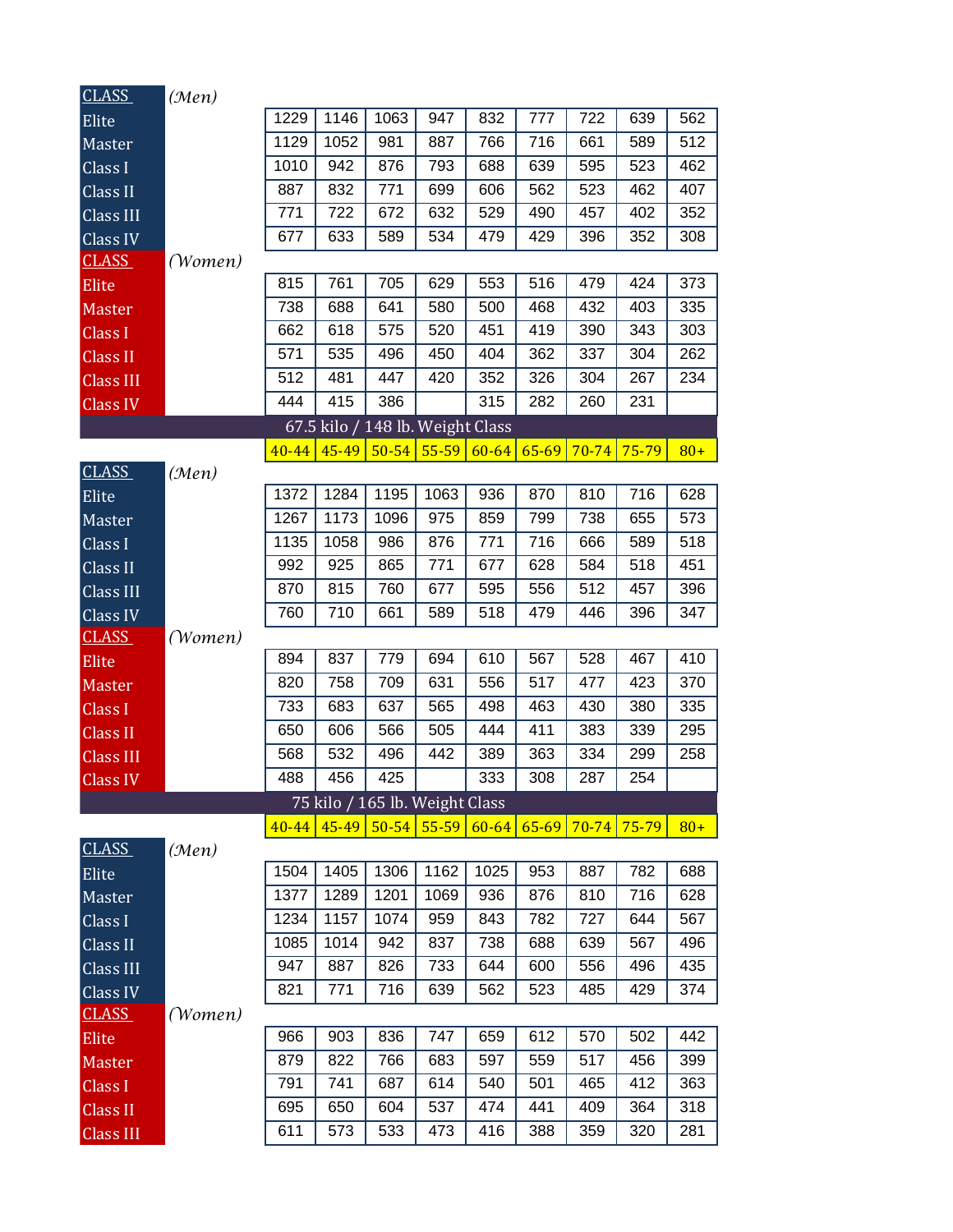| <b>Class IV</b>  |         | 524       | 492                                             | 457               |           | 359                       | 334       | 310       | 274       |       |
|------------------|---------|-----------|-------------------------------------------------|-------------------|-----------|---------------------------|-----------|-----------|-----------|-------|
|                  |         |           | 82.5 kilo / 181 lb. Weight Class                |                   |           |                           |           |           |           |       |
|                  |         | $40 - 44$ |                                                 | 45-49 50-54 55-59 |           | $60-64$                   | $65 - 69$ | $70 - 74$ | $75 - 79$ | $80+$ |
| <b>CLASS</b>     | (Men)   |           |                                                 |                   |           |                           |           |           |           |       |
| Elite            |         | 1614      | 1510                                            | 1405              | 1251      | 1102                      | 1025      | 942       | 843       | 738   |
| Master           |         | 1482      | 1383                                            | 1289              | 1146      | 1008                      | 942       | 870       | 771       | 677   |
| Class I          |         | 1300      | 1240                                            | 1157              | 1030      | 903                       | 843       | 782       | 694       | 606   |
| Class II         |         | 1168      | 1096                                            | 1019              | 909       | 799                       | 744       | 688       | 611       | 534   |
| Class III        |         | 1019      | 953                                             | 887               | 788       | 694                       | 644       | 600       | 529       | 468   |
| Class IV         |         | 887       | 832                                             | 771               | 688       | 606                       | 562       | 523       | 462       | 407   |
| <b>CLASS</b>     | (Women) |           |                                                 |                   |           |                           |           |           |           |       |
| Elite            |         | 1035      | 969                                             | 901               | 802       | 707                       | 657       | 604       | 540       | 474   |
| Master           |         | 945       | 881                                             | 821               | 730       | 643                       | 600       | 554       | 489       | 432   |
| Class I          |         | 833       | 795                                             | 741               | 660       | 579                       | 540       | 501       | 445       | 388   |
| <b>Class II</b>  |         | 752       | 706                                             | 656               | 585       | 513                       | 479       | 443       | 393       | 344   |
| Class III        |         | 661       | 618                                             | 575               | 511       | 451                       | 418       | 389       | 343       | 304   |
| Class IV         |         | 562       | 530                                             | 489               |           | 384                       | 356       | 332       | 293       |       |
|                  |         |           | 90 kilo / 198 lb. Weight Class                  |                   |           |                           |           |           |           |       |
|                  |         | $40 - 44$ | $45 - 49$                                       | $50 - 54$         | $55 - 59$ | $60 - 64$                 | $65 - 69$ | $70 - 74$ | 75-79     | $80+$ |
| <b>CLASS</b>     | (Men)   |           |                                                 |                   |           |                           |           |           |           |       |
| Elite            |         | 1703      | 1592                                            | 1482              | 1317      | 1162                      | 1080      | 1003      | 892       | 777   |
| Master           |         | 1565      | 1466                                            | 1366              | 1212      | 1069                      | 992       | 925       | 815       | 716   |
| Class I          |         | 1399      | 1306                                            | 1218              | 1085      | 953                       | 936       | 826       | 733       | 639   |
| Class II         |         | 1234      | 1157                                            | 1074              | 959       | 843                       | 782       | 727       | 644       | 567   |
| Class III        |         | 1080      | 1008                                            | 936               | 837       | 733                       | 683       | 633       | 562       | 490   |
| Class IV         |         | 939       | 876                                             | 815               | 727       | 639                       | 595       | 551       | 490       | 429   |
| <b>CLASS</b>     | (Women) |           |                                                 |                   |           |                           |           |           |           |       |
| Elite            |         | 1112      | 1040                                            | 967               | 860       | 758                       | 705       | 655       | 582       | 507   |
| Master           |         | 1006      | 942                                             | 877               | 779       | 687                       | 638       | 594       | 524       | 460   |
| Class I          |         | 905       | 845                                             | 788               | 702       | 616                       | 605       | 535       | 474       | 413   |
| Class II         |         | 806       | 755                                             | 701               | 626       | 551                       | 511       | 475       | 420       | 371   |
| Class III        |         | 695       | 649                                             | 602               | 539       | 472                       | 440       | 407       | 361       | 316   |
| <b>Class IV</b>  |         | 608       | 567                                             | 528               |           | 414                       | 385       | 357       | 317       |       |
|                  |         |           | 90+ kilo / 198+ lb. Weight Class                |                   |           |                           |           |           |           |       |
|                  |         | $40 - 44$ |                                                 |                   |           | $45-49$ 50-54 55-59 60-64 | $65 - 69$ | $70 - 74$ | $75 - 79$ | $80+$ |
| <b>CLASS</b>     | (Women) |           |                                                 |                   |           |                           |           |           |           |       |
| Elite            |         | 1176      | 1092                                            | 1021              | 906       | 798                       | 744       | 690       | 613       | 535   |
| Master           |         | 1062      | 998                                             | 924               | 824       | 725                       | 675       | 657       | 554       | 487   |
| Class I          |         | 955       | 891                                             | 830               | 738       | 650                       | 607       | 561       | 497       | 436   |
| Class II         |         | 850       | 797                                             | 742               | 659       | 580                       | 540       | 501       | 443       | 389   |
| <b>Class III</b> |         | 744       | 694                                             | 647               | 575       | 504                       | 471       | 439       | 388       | 338   |
| <b>Class IV</b>  |         | 639       | 596                                             | 556               |           | 435                       | 407       | 374       | 331       |       |
|                  |         |           | 100 kilo / 220 lb. Weight Class                 |                   |           |                           |           |           |           |       |
|                  |         |           | 40-44 45-49 50-54 55-59 60-64 65-69 70-74 75-79 |                   |           |                           |           |           |           | $80+$ |
| CLASS            | (Men)   |           |                                                 |                   |           |                           |           |           |           |       |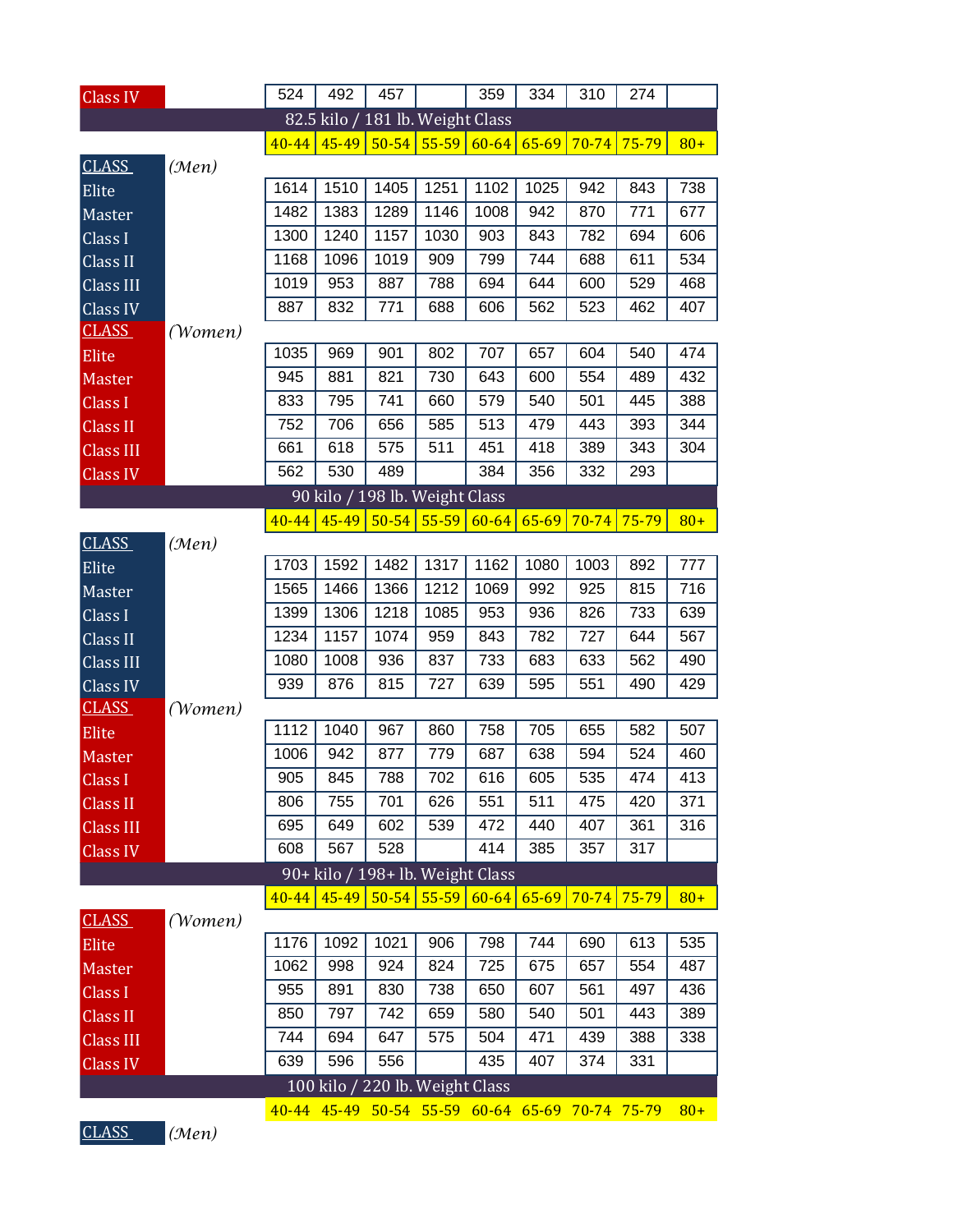| Elite            |                                           | 1802      | 1675  | 1565          | 1388                              | 1223      | 1140              | 1058      | 939       | 821   |
|------------------|-------------------------------------------|-----------|-------|---------------|-----------------------------------|-----------|-------------------|-----------|-----------|-------|
| Master           |                                           | 1647      | 1537  | 1432          | 1278                              | 1124      | 1047              | 970       | 859       | 755   |
| Class I          |                                           | 1482      | 1383  | 1289          | 1146                              | 1008      | 942               | 870       | 771       | 677   |
| Class II         |                                           | 1300      | 1218  | 1135          | 1008                              | 887       | 826               | 766       | 677       | 595   |
| Class III        |                                           | 1140      | 1063  | 992           | 881                               | 771       | 722               | 672       | 595       | 518   |
| $Cl$ ass IV      |                                           | 986       | 920   | 859           | 766                               | 672       | 628               | 578       | 512       | 451   |
|                  |                                           |           |       |               | 110 kilo / 242 lb. Weight Class   |           |                   |           |           |       |
|                  |                                           | $40 - 44$ | 45-49 |               | $50 - 54$ 55-59                   | $60 - 64$ | $65 - 69$         | $70 - 74$ | 75-79     | $80+$ |
| <b>CLASS</b>     | (Men)                                     |           |       |               |                                   |           |                   |           |           |       |
| Elite            |                                           | 1862      | 1741  | 1620          | 1444                              | 1267      | 1185              | 1102      | 975       | 848   |
| Master           |                                           | 1708      | 1598  | 1488          | 1322                              | 1162      | 1085              | 1008      | 892       | 782   |
| Class I          |                                           | 1526      | 1432  | 1333          | 1184                              | 1041      | 970               | 903       | 799       | 699   |
| Class II         |                                           | 1344      | 1256  | 1173          | 1041                              | 916       | 854               | 793       | 699       | 617   |
| Class III        |                                           | 1173      | 1096  | 1025          | 914                               | 799       | 744               | 694       | 611       | 540   |
| Class IV         |                                           | 1030      | 975   | 898           | 799                               | 699       | 655               | 606       | 540       | 473   |
|                  |                                           |           |       |               | 125 kilo / 275 lb. Weight Class   |           |                   |           |           |       |
|                  |                                           | $40 - 44$ | 45-49 | $50-54$       | $55 - 59$                         | $60 - 64$ | $65 - 69$         | $70 - 74$ | 75-79     | $80+$ |
| <b>CLASS</b>     | (Men)                                     |           |       |               |                                   |           |                   |           |           |       |
| Elite            |                                           | 1912      | 1791  | 1669          | 1482                              | 1306      | $12\overline{12}$ | 1129      | 1003      | 876   |
| Master           |                                           | 1758      | 1642  | 1532          | 1361                              | 1195      | 1118              | 1036      | 920       | 804   |
| Class I          |                                           | 1570      | 1471  | 1394          | 1218                              | 1074      | 997               | 925       | 821       | 716   |
| Class II         |                                           | 1388      | 1295  | 1229          | 1074                              | 947       | 881               | 815       | 727       | 628   |
| Class III        |                                           | 1207      | 1129  | 1069          | 936                               | 821       | 766               | 710       | 633       | 551   |
| Class IV         |                                           | 1058      | 986   | 936           | 821                               | 722       | 672               | 622       | 551       | 485   |
|                  |                                           |           |       |               | 125+ kilo / 275+ lb. Weight Class |           |                   |           |           |       |
|                  |                                           | $40 - 44$ |       | $45-49$ 50-54 | $55 - 59$                         | $60 - 64$ | $65 - 69$         | $70 - 74$ | $75 - 79$ | $80+$ |
| <b>CLASS</b>     | (Men)                                     |           |       |               |                                   |           |                   |           |           |       |
| Elite            |                                           | 2000      | 1868  | 1741          | 1548                              | 1361      | 1273              | 1179      | 1047      | 914   |
| Master           |                                           | 1829      | 1708  | 1592          | 1416                              | 1245      | 1162              | 1074      | 953       | 837   |
| Class I          |                                           | 1642      | 1537  | 1432          | 1273                              | 1118      | 1041              | 970       | 859       | 749   |
| Class II         |                                           | 1449      | 1355  | 1262          | 1118                              | 986       | 931               | 876       | 766       | 661   |
| Class III        |                                           | 1256      | 1173  | 1096          | 975                               | 854       | 799               | 738       | 655       | 573   |
| Class IV         |                                           | 1102      | 1030  | 959           | 854                               | 749       | 699               | 650       | 573       | 501   |
|                  | SPECIAL OLYMPIAN CLASSIFICATION STANDARDS |           |       |               |                                   |           |                   |           |           |       |
| <b>CLASS</b>     |                                           |           |       |               |                                   |           |                   |           |           |       |
| Elite            |                                           |           |       |               | 301%+ of Bodyweight               |           |                   |           |           |       |
| Master           |                                           |           |       |               | 251 to 300% of Bodyweight         |           |                   |           |           |       |
| <b>Class I</b>   |                                           |           |       |               | 201 to 250% of Bodyweight         |           |                   |           |           |       |
| <b>Class II</b>  |                                           |           |       |               | 151 to 200% of Bodyweight         |           |                   |           |           |       |
| <b>Class III</b> |                                           |           |       |               | 101 to 150% of Bodyweight         |           |                   |           |           |       |
| <b>Class IV</b>  | 51 to 100% of Bodyweight                  |           |       |               |                                   |           |                   |           |           |       |

SH Forms  $\sim$  www.USPF<br>the<br>Legend.com